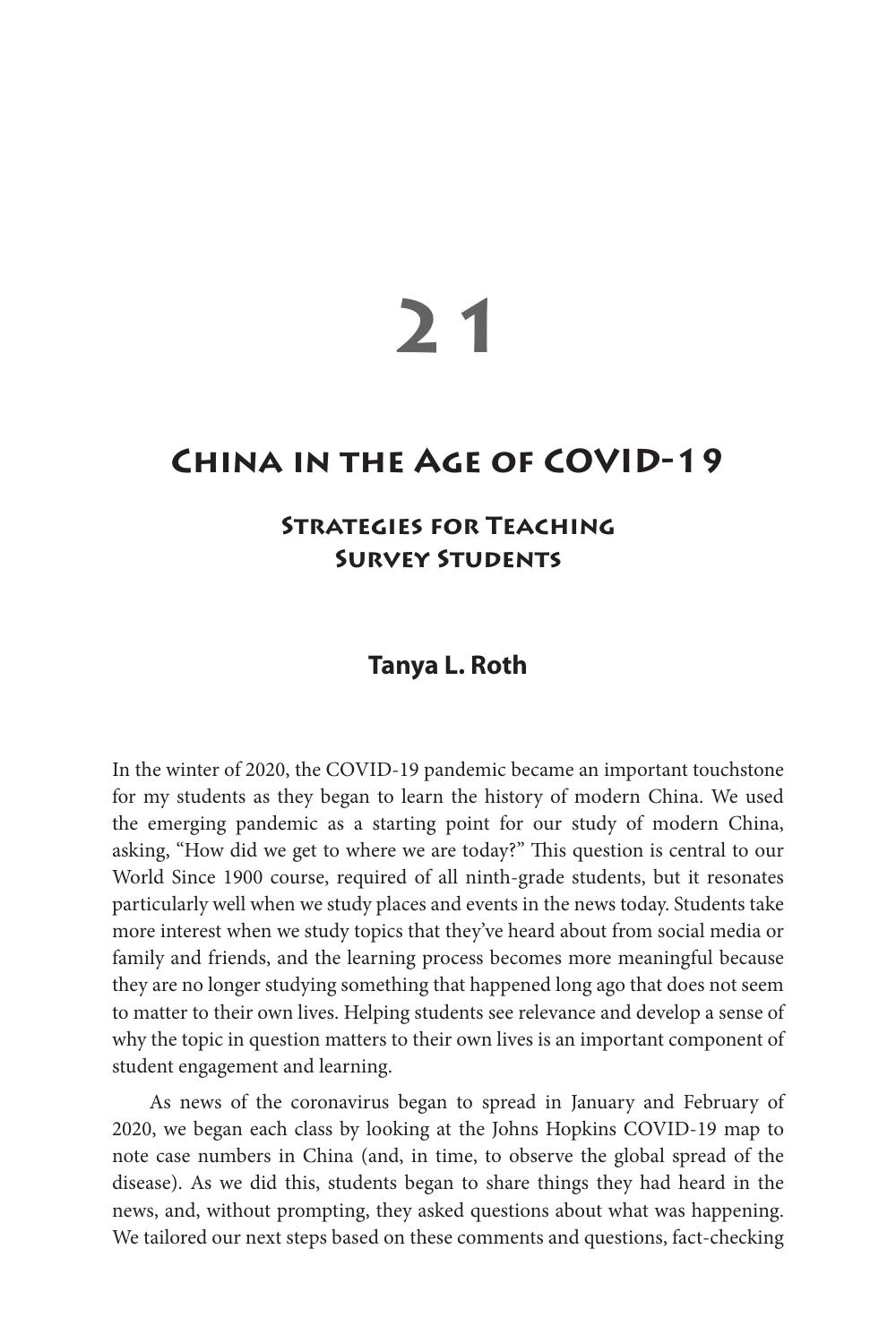

Figure 1: Taiwan President Tsai Ing-wen showing social distancing by using a traditional greeting instead of a handshake in response to the COVID-19 pandemic. Source: Wikimedia Commons.

things they had heard and following up to find answers to their questions, which largely focused on the Chinese government's response. From there, we dove into China's past so they could learn about the rise of Mao Zedong and the People's Republic of China. These historical case studies focused on Mao's larger policies, such as the Great Leap Forward and the Cultural Revolution, and the changes in China's government following Mao's death and Deng Xiaoping's later government, including the Tiananmen Square protests. Framing our historical studies with the expanding pandemic brought more buy-in from students and helped keep them interested in learning China's past so they could better understand China today.

The lesson plan below builds from that experience, offering specific strategies for using the COVID-19 pandemic to help students learn about modern China in relevant, accessible ways. The lesson divides into three independent parts: together, these create an in-depth inquiry into China today, but each part can also be used on its own. While it would be possible to condense all three portions into one longer class period of ninety minutes or more, splitting these across multiple, shorter classes would provide time for students to process what they have learned, develop new questions, and offer the opportunity for students' learning to become more concrete. The three parts of the lesson include: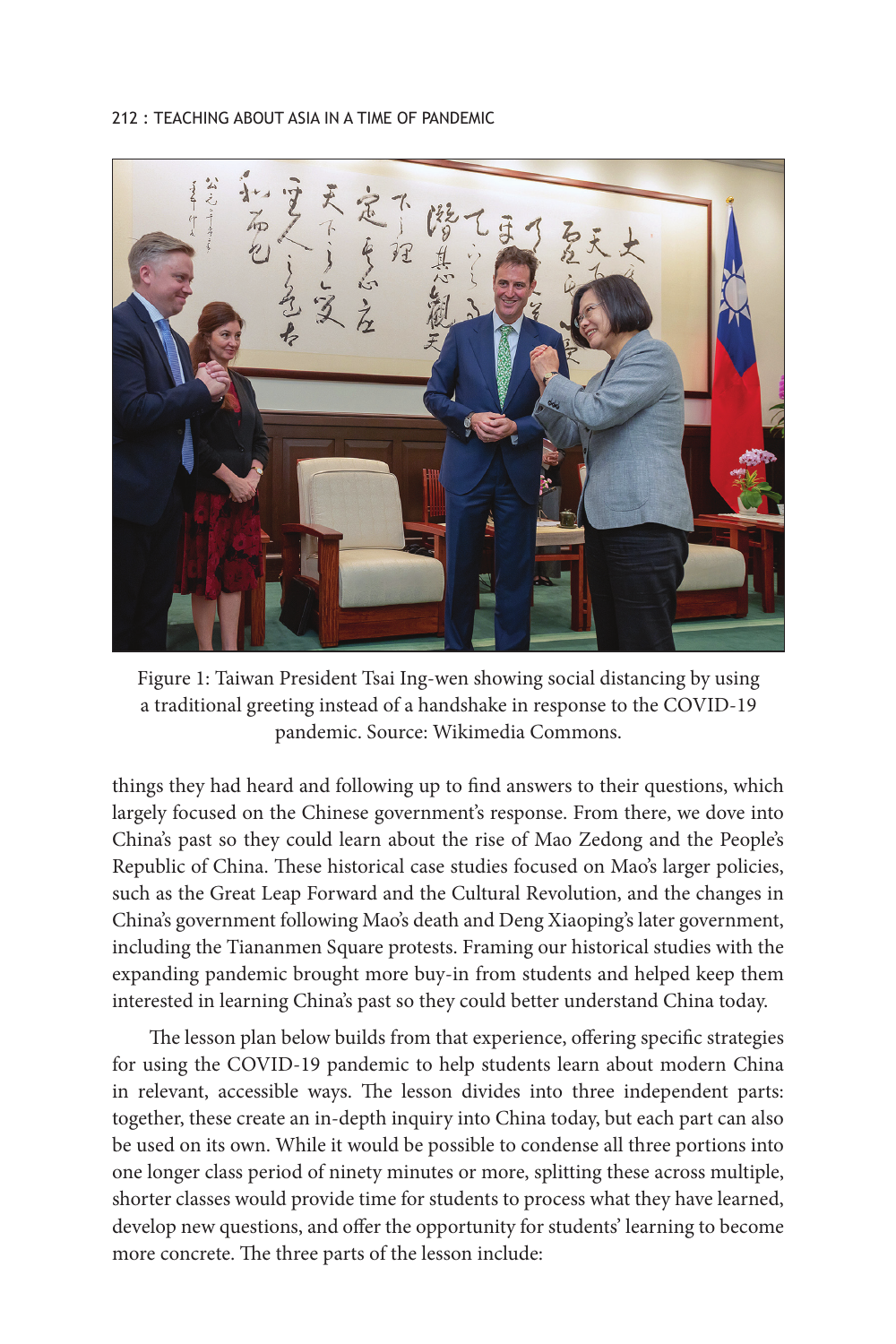- Part 1: How does the Chinese government work?
- Part 2: How has China responded to the COVID-19 pandemic?
- Part 3: How can the COVID-19 pandemic help us understand the relationship between Taiwan and China?

Each part includes a guiding question, sources, and a procedure that could be adapted for small groups, large classes, or virtual learning. While the lesson is designed for students who have little knowledge of modern Chinese history, particularly students in a survey course that emphasizes broad coverage, it would arguably be most effective as the capstone for a unit on modern China or as part of a case study of major issues in East Asia today.

Because these three parts have been designed for the introductory survey, teachers will likely encounter students' misconceptions and misinformation. By the time my students study contemporary China, we have had earlier lessons to help them understand the differences between socialism and communism, which often address their prior assumptions about communism. We have also completed activities and research projects that focus on source evaluation and how to identify and read sources critically. The lessons below provide curated materials, but teachers could alternatively ask students to source articles or videos on topics and use that as a way to talk through identifying credible news sources. Additionally, the Stanford History Education Group's Civic Online Reasoning curriculum offers free resources and lessons to help guide students through evaluating sources (https://cor.stanford.edu).

### **Part 1: How Does the Chinese Government Work?**

**Objective:** to help students understand how the Chinese government functions in the twenty-first century.

In part 1, students will examine sources that help them learn about the Chinese government. The resources provided include overviews of China since Deng Xiaoping, as well as Xi Jinping's leadership prior to COVID-19, and can be curated according to class time and needs. Deng Xiaoping's government provides a useful starting point so that students with little background knowledge can better understand how Chinese communism began adapting in the late twentieth century. Xi Jinping's political rule since the early 2010s is also important for students to understand so that they can build context for understanding his government's response to COVID-19.

**Discover:** As a class, watch the videos below, or assign them for homework before class meets.

• "Deng Xiaoping's role in transforming China," *South China Morning Post*, November 19, 2018, https://youtu.be/9c-hDzN7lX4 (3:05 min)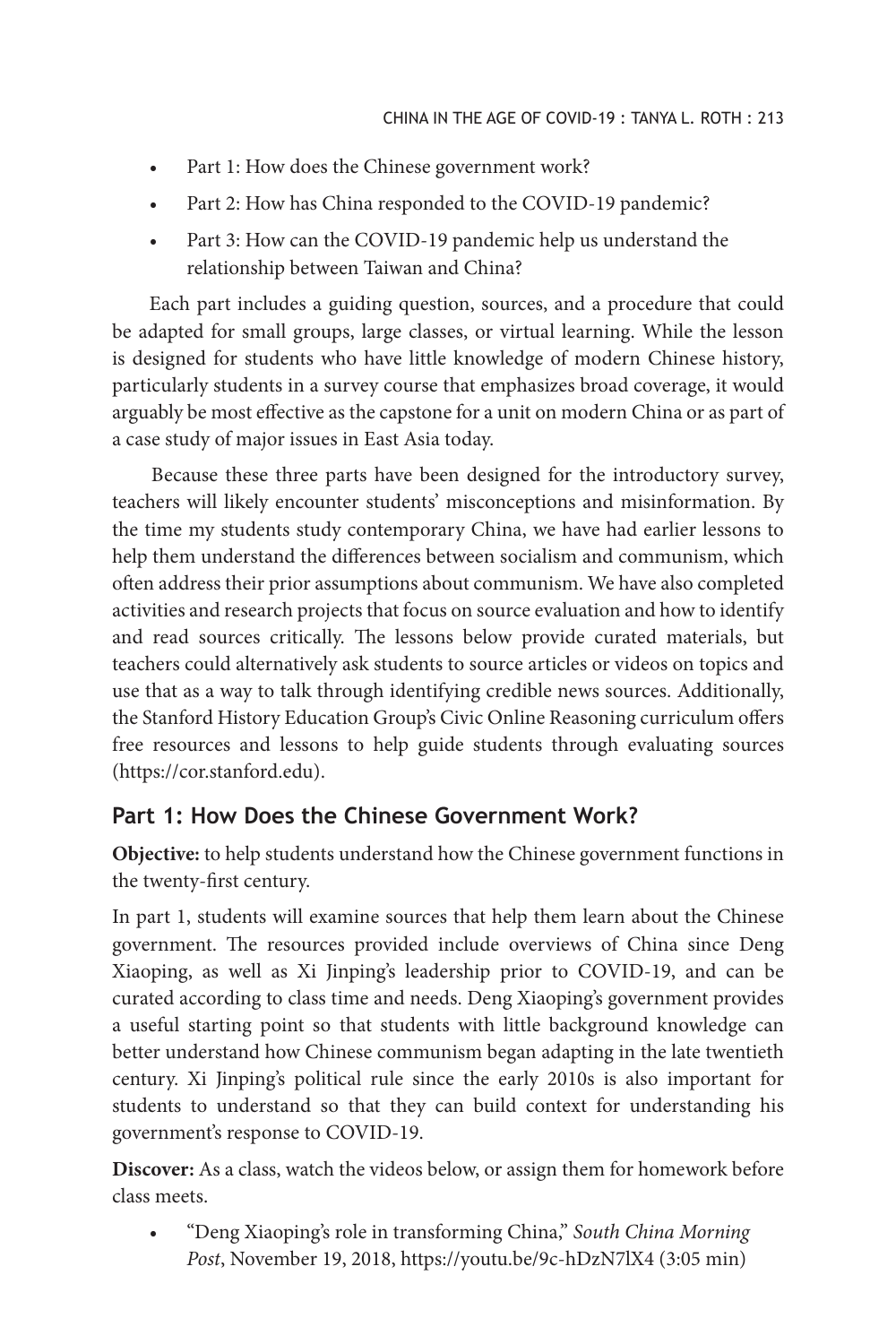- "How China Became a Superpower: 40 Years of Economic Reform," *DW News*, December 18, 2018, https://youtu.be/1SBnK9XIlZE (6:08 min)
- "China's 40 Years of Reform that Turned It into a Superpower," *ABC News* (Australia), November 29, 2018, https://youtu.be/hF\_\_EF\_yrFA (3:23 min)
- "How President Xi Jinping Is Transforming China at Home and Abroad, *PBS Newshour*, September 27, 2019, https://www.youtube.com/ watch?v=O0f4o7n5UdQ (12:10 min)

**Discuss:** Divide students into groups to dig deeper, starting with what they just watched in the videos and adding in the articles below. Longer pieces could be divided up for different group members to investigate and share with their group.

Each group should begin by identifying and defining important concepts in the sources to ensure understanding (examples: *What is GDP? Who was Deng Xiaoping? What has Xi Jinping's approach to government been like?*). Next, each group will create one table that highlights key details of how China's government works, focusing on economic and political elements. As students work, they should compile any remaining questions they have.

- Eleanor Albert, Beina Xu, and Lindsay Maizland, "The Chinese Communist Party," Council on Foreign Relations, June 9, 2020, https://www.cfr.org/backgrounder/chinese-communist-party.
- "Deng Xiaoping," ChinesePosters.net, January 1, 2020, https://chineseposters.net/themes/dengxiaoping.php.
- "Profile: China's President Xi Jinping," *BBC News*, February 25, 2018, https://www.bbc.com/news/world-asia-pacific-11551399.
- "What does Xi Jinping's China Dream Mean?" *BBC News*, June 6, 2013, https://www.bbc.com/news/world-asia-china-22726375.

**Debrief:** Assign a point person from each group to share their charts and questions; debrief by comparing across groups. Revisit the central question: How does the Chinese government work?

**Deduce:** To wrap up part 1 and bridge into part 2, have students hypothesize a response to the following question: *Based on what you know about China's government and its vision for the country, how would you expect them to respond in the case of a national emergency?*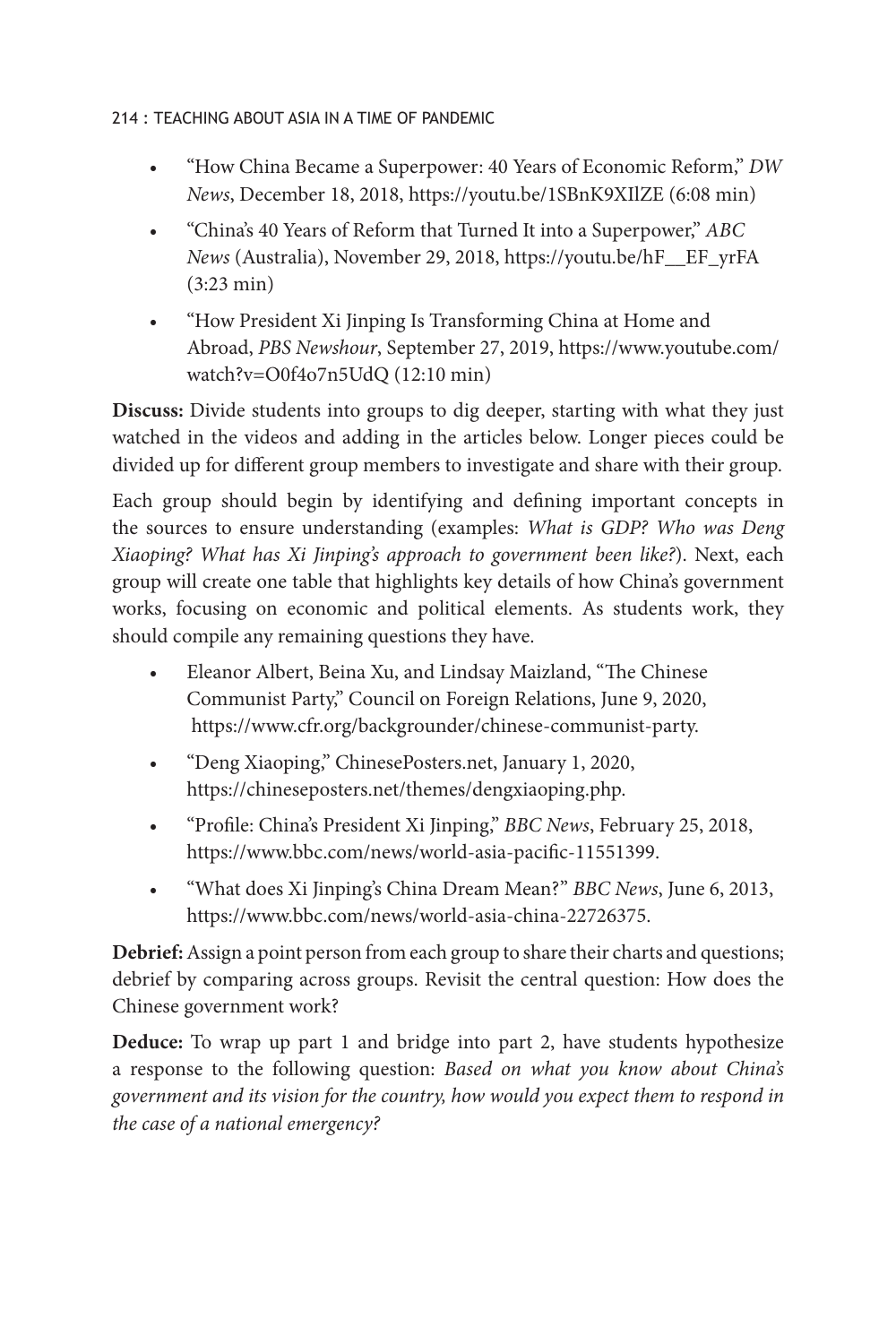## **Part 2: How Has China Responded to the COVID-19 Pandemic?**

**Objective:** to understand and assess the specific steps China took in response to the COVID-19 public health crisis.

Sources in part 2 inform students about how the Chinese government responded to COVID-19. Some of the sources also analyze China's response to the pandemic, providing a foundation for students to think further about the effectiveness and implications of that response.

**Discover:** Using Google Maps, locate Wuhan, China, and project map to help students see where COVID-19 originated in China. Spend a few moments eliciting prior knowledge from students: What do they know about when and where the pandemic began?

Project the BBC Timeline, "Coronavirus: What Did China Do about Early Outbreak?" (https://www.bbc.com/news/world-52573137). Students could also view hard copies of the timeline or view the article on their own laptops. Spend several minutes reviewing the timeline details and ask students to pinpoint two or three moments that seem most significant. Ask students to share responses, then discuss:

- Why did you choose the moments you did?
- What makes them "significant" for understanding the pandemic?
- Finally, ask students to characterize China's response using one to two adjectives, based on what they read in the timeline.

**Discuss:** Move students into small groups and assign each group one article from the list below. (Depending on student level and the amount of time available, articles could be edited for length, or the class could focus on one article.) Within each group, students should read and discuss the assigned article, paying particular attention to the main points in their piece. Students should be prepared to talk further about what they learned.

- Amy Qin and Vivian Wang, "Wuhan, Center of Coronavirus Outbreak, Is Being Cut Off by Chinese Authorities," *The New York Times*, January 22, 2020, https://www.nytimes.com/2020/01/22/world/asia/chinacoronavirus-travel.html.
- "Coronavirus: China Admits 'Shortcomings and Deficiencies,'" *BBC*, February 4, 2020, https://www.bbc.com/news/world-asiachina-51362336.
- Li Yuan, "Coronavirus Weakens the Propaganda Machine," *The New York Times*, February 26, 2020, https://www.nytimes.com/2020/02/26/ business/china-coronavirus-propaganda.html.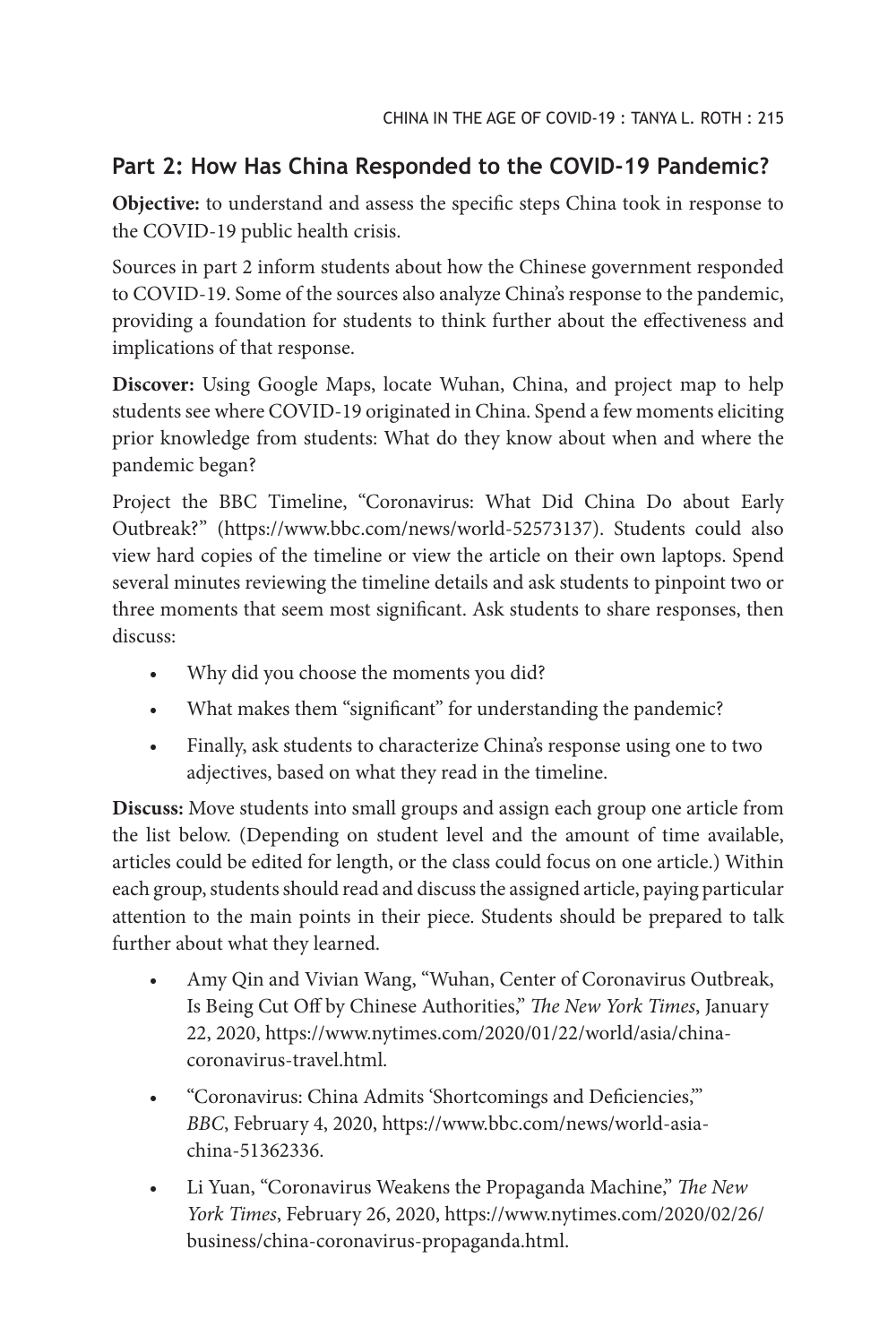- Amy Qin, "China May Be Beating the Coronavirus, at a Painful Cost," *The New York Times*, March 7, 2020, https://www.nytimes. com/2020/03/07/world/asia/china-coronavirus-cost.html.
- "Xi Defends China's COVID-19 Actions, Backs 'Impartial' Review of Pandemic Response," *National Public Radio*, May 18, 2020, https://www.npr.org/sections/coronavirus-liveupdates/2020/05/18/857868374/xi-defends-chinas-covid-19-actionsbacks-impartial-review-of-pandemic-response.
- "Nation's COVID-19 Fight in Spotlight," *China Daily*, June 8, 2020, https://www.chinadaily.com.cn/a/202006/08/ WS5edd70b6a31083481725155a.html.
- "Timeline: How Xi Jinping led China's COVID-19 Battle," *Chinese Global Television Network*, June 9, 2020, https://news.cgtn.com/ news/2020-06-09/Timeline-How-Xi-Jinping-led-China-s-COVID-19 battle-RbQnYSoXKg/index.html.

**Debrief:** Provide each group time to report out. Consider the following options and select based on what works best for your class dynamics and environment:

- Use large paper, whiteboards/chalkboards, or similar virtual spaces (e.g., Zoom whiteboards, Google Docs or Slides, Padlet, Stormboard) to have each group write down main points, takeaways, and questions from the reading. Next, students rotate around the room (or virtual space), leaving post-its or comments to highlight things they have questions about, things that surprised them, or things that confirmed what they read in their own pieces.
- Redivide groups so that each group now has students who read different articles. In new jigsawed groups, each participant is responsible for sharing out what they learned.

Follow small-group debriefs with a full-class conversation to identify common threads of information and questions that students generated based on their reading and discussion.

**Debate:** Wrap up part 2 by having students debate the following questions:

- To what extent was China's approach successful?
- What are the implications or costs of the Chinese government's actions?
- How did their actions affect their relationship with the Chinese people? Other countries?

**Extend:** Have students evaluate China's response to past pandemics or learn more about public health campaigns in China.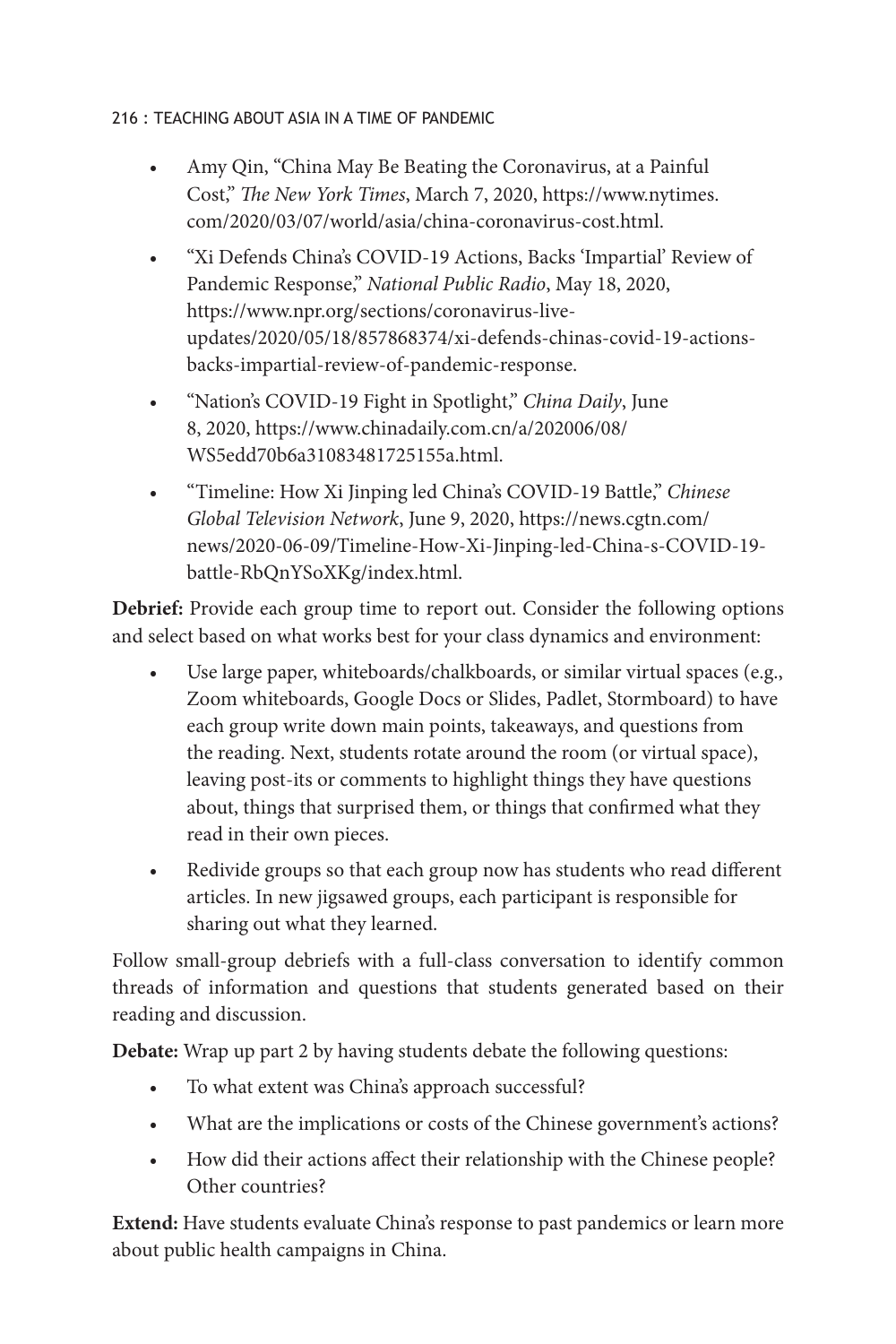- A good starting point is Robert Peckham's Foreign Affairs article from March 27, 2020, "Past Pandemics Exposed China's Weaknesses," https://www.foreignaffairs.com/articles/china/2020-03-27/pastpandemics-exposed-chinas-weaknesses. The article includes four subsections outlining China's historical response to pandemics since the late nineteenth century. This structure would make it easy to provide to students or to divide amongst students in small groups.
- Additionally, the US National Library of Medicine offers a focused lesson plan on China's public health campaigns in the twentieth century: https://www.nlm.nih.gov/exhibition/ education/chinesepublichealthposters/highereducation/class4. html#:~:text=The%20theme%20of%20integrating%20public,the%20 diseases%20that%20plagued%20people
	- Alternately, the National Library of Medicine has several sets of public health posters, including:
		- Chinese Public Health Posters: https://www.nlm.nih.gov/hmd/ chineseposters/public.html
		- Chinese Anti-Malaria Posters: https://www.nlm.nih.gov/ exhibition/chineseantimalaria/index.html
		- Chinese Anti-Tuberculosis Posters: https://www.nlm.nih.gov/ exhibition/chineseantith/index.html

## **Part 3: How Can the COVID-19 Pandemic Help Us Understand the Relationship between Taiwan and China?**

**Objective:** to learn about Taiwan's relationship with China and how that relationship impacts Taiwan on the world stage.

Part 3 focuses on educating students about Taiwan by highlighting how the country's status with China has kept Taiwan out of the World Health Organization and the significance of their absence. Part 3 can be a concluding piece to a study of China today, or an extension or stand-alone lesson.

**Discover:** Begin by providing students with an overview of the relationship between Taiwan and China. The two sources below support this goal; the video may be more accessible for younger students, while the article may be most appropriate for advanced secondary school students or college students.

• "Taiwan and China Explained," *TRT World*, January 11, 2019, https://youtu.be/a2a4yR4P\_Vk (4:18 min)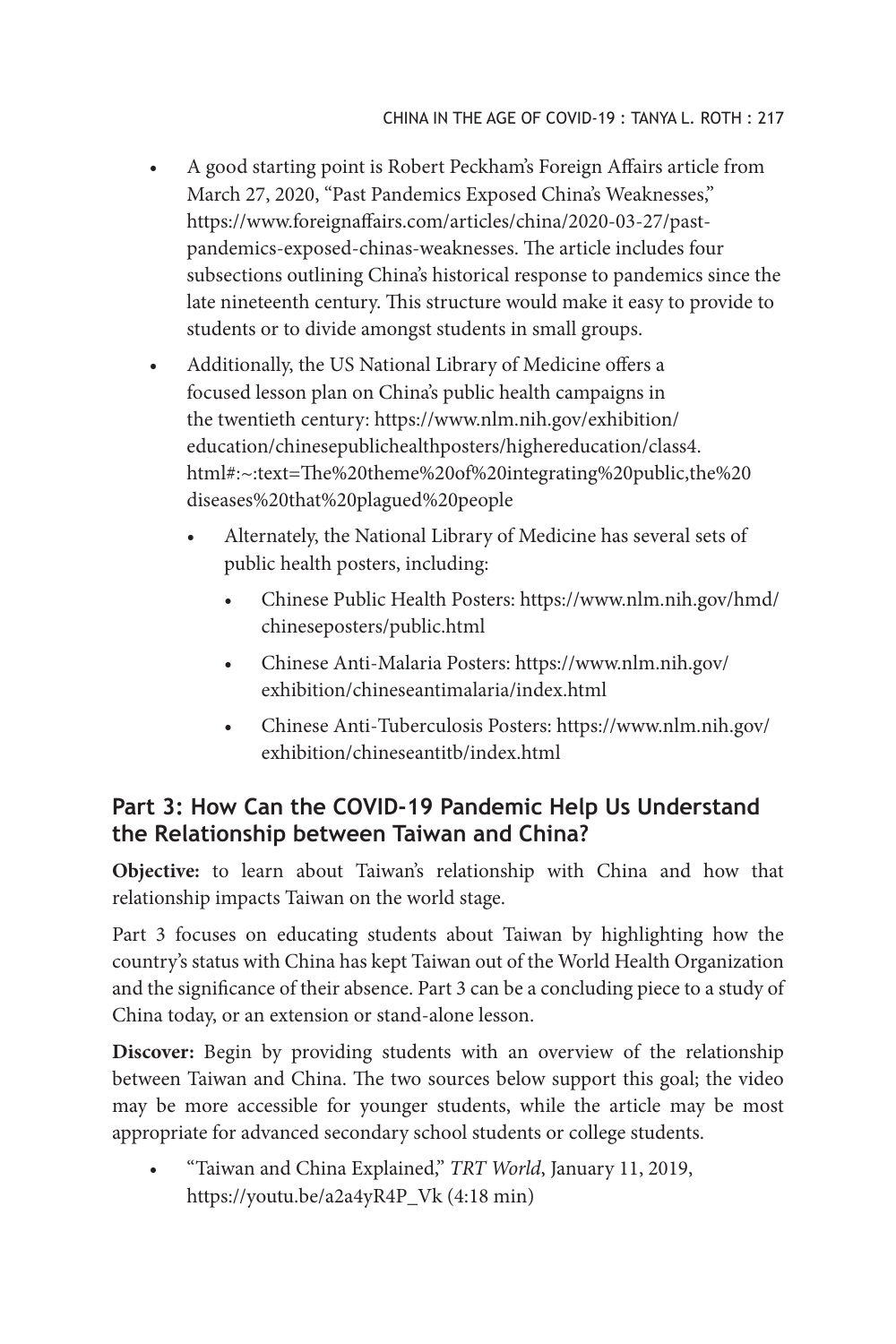• Zhiqun Zhu, "A Unique Trilateral Relationship: The US, the PRC, and Taiwan since 1949," *Education about Asia*, Winter 2012, https://www.asianstudies.org/publications/eaa/archives/a-uniquetrilateral-relationship-the-us-the-prc-and-taiwan-since-1949

**Discuss:** Talk through these resources with students to assess their understanding of the relationship between Taiwan and China. Once students have established a baseline for understanding the connection between Taiwan and China, ask them to compare Taiwan and China's experiences of COVID-19 using the map, table, and article below.

- Coronavirus Resource Center, Johns Hopkins University, https://coronavirus.jhu.edu
- Select "View the COVID-19 Global Map"
- "Virus Outbreak: Timeline of preventive efforts against COVID-19," *Taipei Times*, April 14, 2020, https://www.taipeitimes.com/News/taiwan/ archives/2020/04/14/2003734588
- William Yang, "How Has Taiwan Kept Its Coronavirus Infection Rate So Low?" *Deutsche Welle*, April 9, 2020, https://www.dw.com/en/taiwancoronavirus/a-52724523.

It may be helpful to have students refer back to part 2 materials, particularly to compare the timeline of China's response to the pandemic with the *Taipei Times* timeline. As students read and discuss their findings, ask them to consider these questions:

- How does Taiwan's experience with COVID-19 compare to China's?
- Why might it be useful to understand China and Taiwan's successes and challenges in combating COVID-19?

Next, introduce the World Health Organization by asking students what they know or have heard about it. Show the video below and consider having students read the overview about the World Health Organization to learn more about WHO.

- "WHO: Guardian of Health," World Health Organization, June 16, 2017, https://youtu.be/p7liQk45fFk (2:01 min)
- Peter Beech, "World Health Organization: what does it do and how does it work?" World Economic Forum, April 17, 2020, https://www.weforum.org/agenda/2020/04/world-health-organizationwhat-it-does-how-it-works/.

Once students understand the role WHO plays, particularly in a pandemic, give them resources to explore Taiwan's status with WHO. Students should work in small groups to examine one or more of the resources below: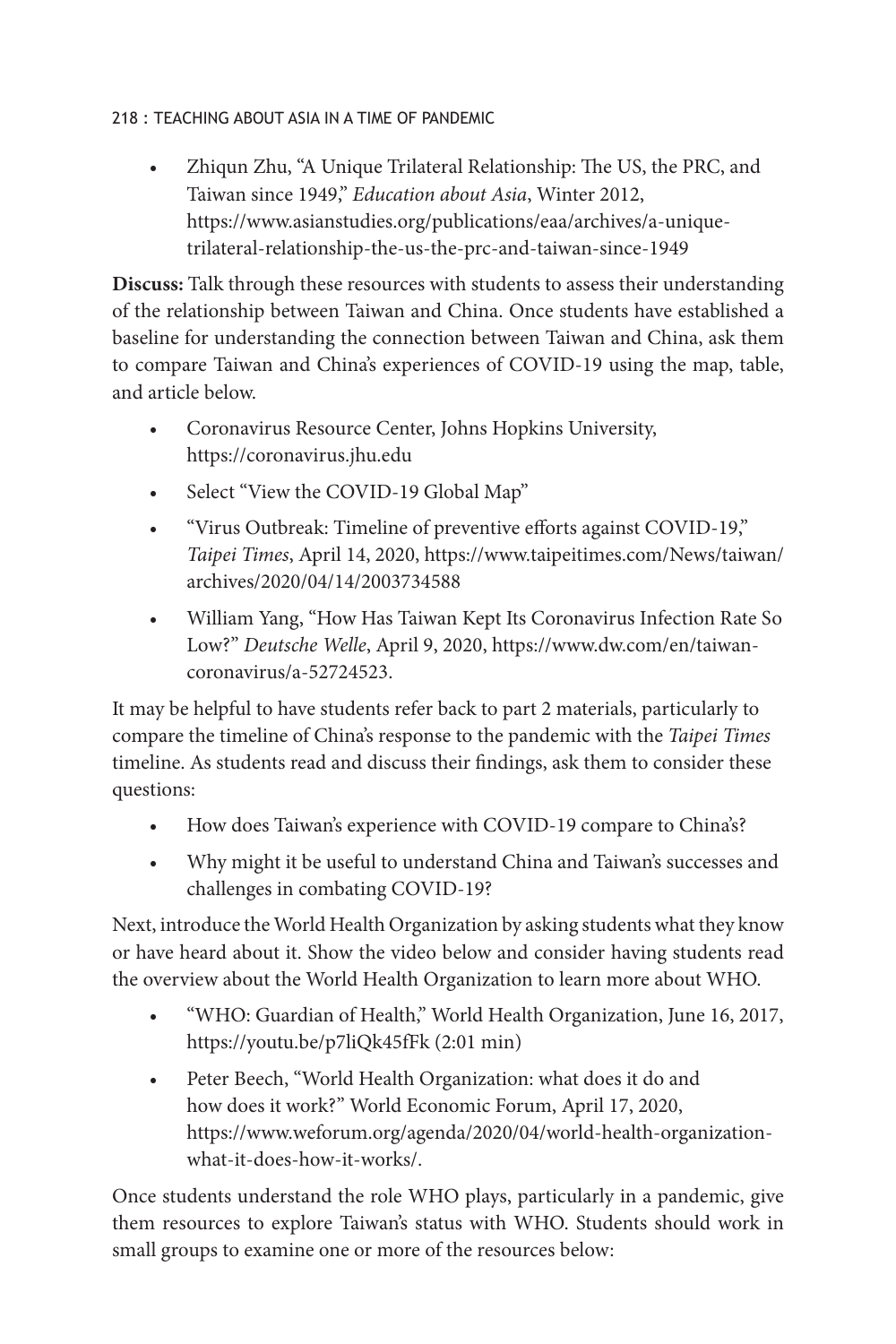- Yu-Jie Chen and Jerome A. Cohen, "Why Does the WHO Exclude Taiwan?" Council on Foreign Relations, April 9, 2020, https://www.cfr.org/in-brief/why-does-who-exclude-taiwan.
- Ben Blanchard, "Taiwan Rejects China's Main Condition for WHO Participation," *Reuters*, May 14, 2020, https://www.reuters.com/article/ us-health-coronavirus-taiwan/taiwan-rejects-chinas-main-conditionfor-who-participation-idUSKBN22R0HM.
- Huileng Tan, "Taiwan 'Disappointed and Angry' about Being Excluded from WHO Meeting, Says It Is Developing Its Own Coronavirus Vaccine," *CNBC*, May 19, 2020, https://www.cnbc.com/2020/05/19/ taiwan-says-it-is-disappointed-and-angry-being-excluded-from-whomeeting.html.

**Debrief:** Ask students to take notes individually or as a group to track important facts and information they learn. Once students have finished exploring the sources, gather to wrap up by focusing on these questions:

- Why might it be useful to understand China and Taiwan's successes and challenges in combating COVID-19?
- Why does it matter that Taiwan is not included in the World Health Organization?
	- What does this tell us about...
		- China's relationship with Taiwan?
		- the global response to COVID-19?

**Extend:** Ask students to examine COVID-19 in Hong Kong. Like Taiwan, Hong Kong is also part of China, but both places have unique relationships to China. Prior to the COVID-19 pandemic, prodemocracy protests in Hong Kong began making international news in 2019. The sources below could be used to help students develop more context for these protests and Hong Kong's relationship with China and to evaluate Hong Kong's responses to COVID-19.

- "Hong Kong Protests One Year Later," *The New York Times*, June 9, 2020, https://www.nytimes.com/2020/06/09/world/asia/hong-kong-protestsone-year-later.html.
- "How Hong Kong and South Korea Manage to Keep Covid-19 at Bay Without Enforcing Lockdowns," *South China Morning Post*, April 22, 2020, https://www.youtube.com/watch?v=IBHGnsxEDN0 (4:55 min)
- "Officials Tighten Restrictions Again as Hong Kong Reports Record-High Covid-19 Cases," *South China Morning Post*, July 20, 2020, https://www.youtube.com/watch?v=U9d3j8M1U88 (2:51 min)